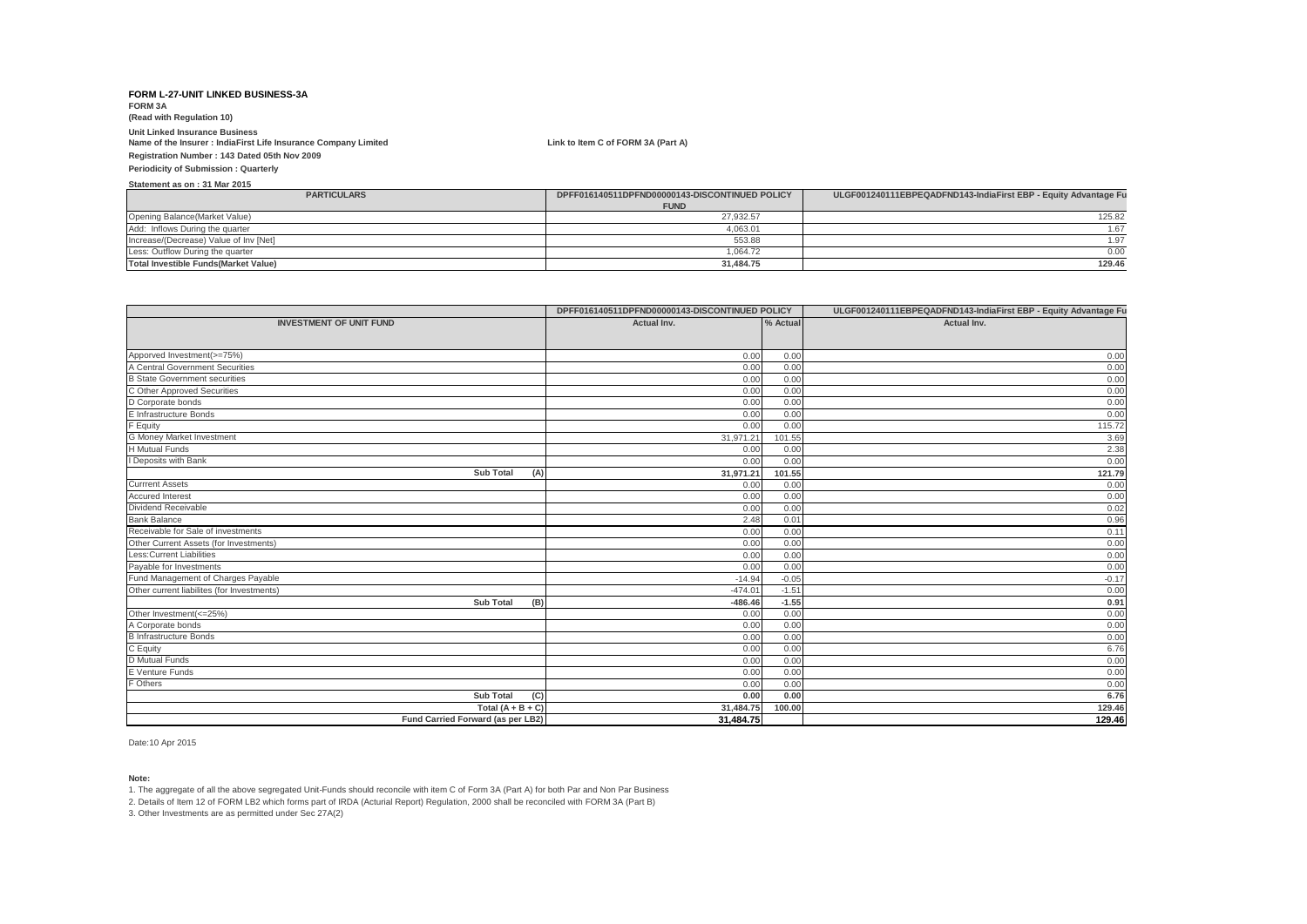**FORM 3A (Read with Regulation 10)**

## **Unit Linked Insurance Business**

**Name of the Insurer : IndiaFirst Life Insurance Company Limited**

**Registration Number : 143 Dated 05th Nov 2009**

#### **Periodicity of Submission : Quarterly**

**Statement as on : 31 Mar 2015**

| <b>PARTICULARS</b>                           | nd | ULGF002240111EBPBNDFUND143-IndiaFirst EBP - Bond Fund |
|----------------------------------------------|----|-------------------------------------------------------|
| Opening Balance(Market Value)                |    | 24.275.29                                             |
| Add: Inflows During the quarter              |    | 748.05                                                |
| Increase/(Decrease) Value of Inv [Net]       |    | 665.33                                                |
| Less: Outflow During the quarter             |    | 5.116.86                                              |
| <b>Total Investible Funds (Market Value)</b> |    | 20.571.80                                             |

| nd                                         |         | ULGF002240111EBPBNDFUND143-IndiaFirst EBP - Bond Fund |          |  |
|--------------------------------------------|---------|-------------------------------------------------------|----------|--|
| % Actual<br><b>INVESTMENT OF UNIT FUND</b> |         | Actual Inv.                                           | % Actual |  |
|                                            |         |                                                       |          |  |
| Apporved Investment(>=75%)                 | 0.00    | 0.00                                                  | 0.00     |  |
| A Central Government Securities            | 0.00    | 10,654.49                                             | 51.79    |  |
| <b>B</b> State Government securities       | 0.00    | 103.66                                                | 0.50     |  |
| C Other Approved Securities                | 0.00    | 0.00                                                  | 0.00     |  |
| D Corporate bonds                          | 0.00    | 2,772.93                                              | 13.48    |  |
| E Infrastructure Bonds                     | 0.00    | 5,795.36                                              | 28.17    |  |
| F Equity                                   | 89.38   | 0.00                                                  | 0.00     |  |
| G Money Market Investment                  | 2.85    | 653.90                                                | 3.18     |  |
| <b>H</b> Mutual Funds                      | 1.84    | 0.00                                                  | 0.00     |  |
| Deposits with Bank                         | 0.00    | 0.00                                                  | 0.00     |  |
| <b>Sub Total</b><br>(A)                    | 94.07   | 19,980.34                                             | 97.12    |  |
| <b>Currrent Assets</b>                     | 0.00    | 0.00                                                  | 0.00     |  |
| <b>Accured Interest</b>                    | 0.00    | 521.06                                                | 2.53     |  |
| Dividend Receivable                        | 0.01    | 0.00                                                  | 0.00     |  |
| <b>Bank Balance</b>                        | 0.74    | 2.07                                                  | 0.01     |  |
| Receivable for Sale of investments         | 0.08    | 0.00                                                  | 0.00     |  |
| Other Current Assets (for Investments)     | 0.00    | 82.86                                                 | 0.40     |  |
| <b>Less:Current Liabilities</b>            | 0.00    | 0.00                                                  | 0.00     |  |
| Payable for Investments                    | 0.00    | 0.00                                                  | 0.00     |  |
| Fund Management of Charges Payable         | $-0.13$ | $-14.53$                                              | $-0.07$  |  |
| Other current liabilites (for Investments) | 0.00    | 0.00                                                  | 0.00     |  |
| <b>Sub Total</b><br>(B)                    | 0.70    | 591.47                                                | 2.88     |  |
| Other Investment(<=25%)                    | 0.00    | 0.00                                                  | 0.00     |  |
| A Corporate bonds                          | 0.00    | 0.00                                                  | 0.00     |  |
| <b>B</b> Infrastructure Bonds              | 0.00    | 0.00                                                  | 0.00     |  |
| C Equity                                   | 5.22    | 0.00                                                  | 0.00     |  |
| D Mutual Funds                             | 0.00    | 0.00                                                  | 0.00     |  |
| <b>E</b> Venture Funds                     | 0.00    | 0.00                                                  | 0.00     |  |
| F Others                                   | 0.00    | 0.00                                                  | 0.00     |  |
| <b>Sub Total</b><br>(C)                    | 5.22    | 0.00                                                  | 0.00     |  |
| Total $(A + B + C)$                        | 100.00  | 20,571.80                                             | 100.00   |  |
| Fund Carried Forward (as per LB2)          |         | 20,571.80                                             |          |  |

Date:10 Apr 2015

**Note:**

1. The aggregate of all the above segregated Unit-Funds should reconcile with item C of Form 3A (Part A) for

2. Details of Item 12 of FORM LB2 which forms part of IRDA (Acturial Report) Regulation, 2000 shall be recon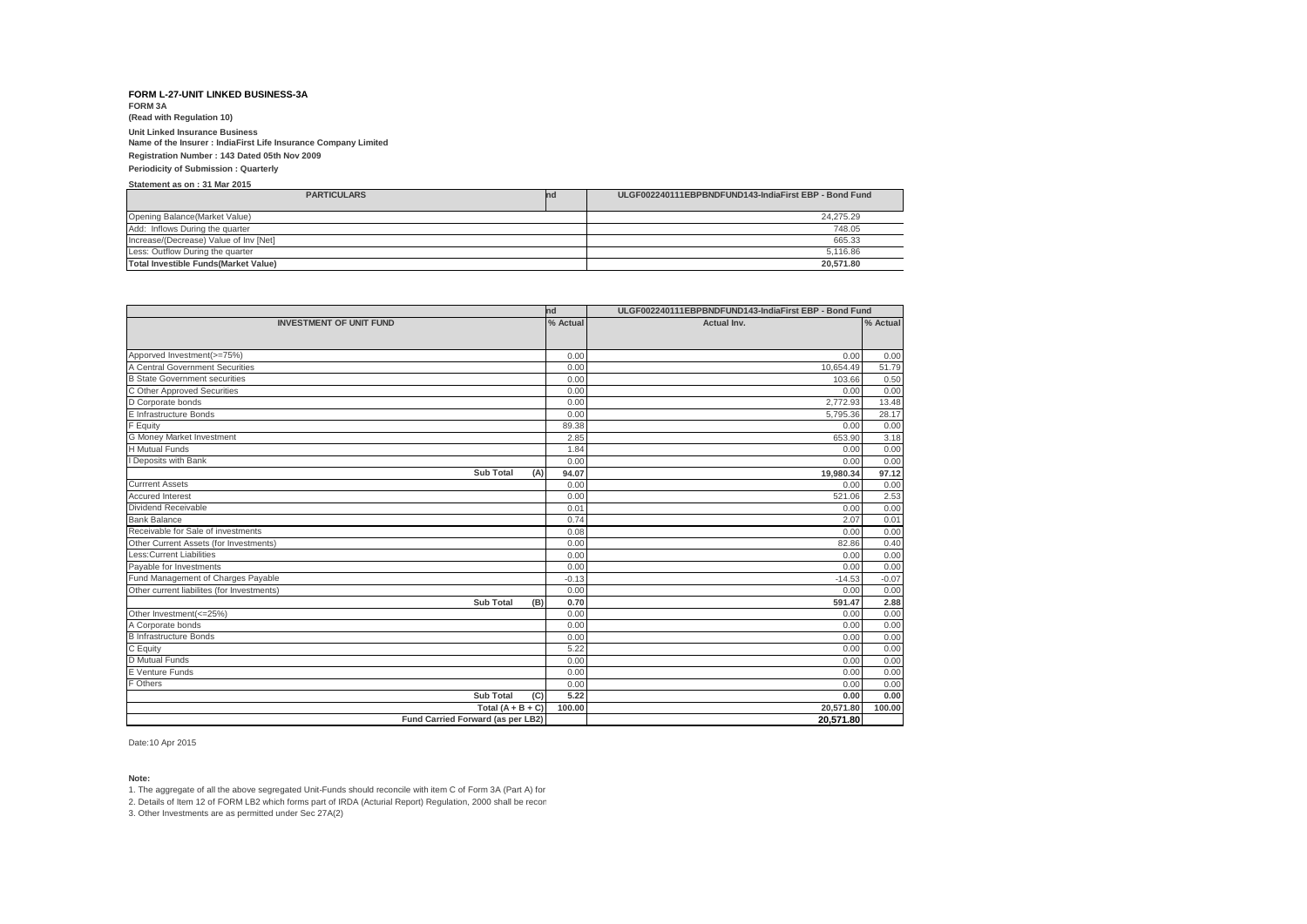**FORM 3A (Read with Regulation 10)**

## **Unit Linked Insurance Business**

**Name of the Insurer : IndiaFirst Life Insurance Company Limited**

**Registration Number : 143 Dated 05th Nov 2009**

### **Periodicity of Submission : Quarterly**

**Statement as on : 31 Mar 2015**

| <b>PARTICULARS</b>                           | ULGF003240111EBPCSHFUND143-IndiaFirst EBP - Cash Fund |
|----------------------------------------------|-------------------------------------------------------|
| Opening Balance (Market Value)               | 7.77                                                  |
| Add: Inflows During the quarter              | 0.00                                                  |
| Increase/(Decrease) Value of Inv [Net]       | 0.14                                                  |
| Less: Outflow During the quarter             | 0.00                                                  |
| <b>Total Investible Funds (Market Value)</b> | 7.91                                                  |

|                                                               | ULGF003240111EBPCSHFUND143-IndiaFirst EBP - Cash Fund |          |  |  |  |
|---------------------------------------------------------------|-------------------------------------------------------|----------|--|--|--|
| <b>INVESTMENT OF UNIT FUND</b>                                | Actual Inv.                                           | % Actual |  |  |  |
|                                                               |                                                       |          |  |  |  |
|                                                               |                                                       |          |  |  |  |
| Apporved Investment(>=75%)<br>A Central Government Securities | 0.00                                                  | 0.00     |  |  |  |
|                                                               | 0.00                                                  | 0.00     |  |  |  |
| <b>B State Government securities</b>                          | 0.00                                                  | 0.00     |  |  |  |
| C Other Approved Securities                                   | 0.00                                                  | 0.00     |  |  |  |
| D Corporate bonds                                             | 0.00                                                  | 0.00     |  |  |  |
| E Infrastructure Bonds                                        | 0.00                                                  | 0.00     |  |  |  |
| F Equity                                                      | 0.00                                                  | 0.00     |  |  |  |
| G Money Market Investment                                     | 7.79                                                  | 98.49    |  |  |  |
| H Mutual Funds                                                | 0.00                                                  | 0.00     |  |  |  |
| Deposits with Bank                                            | 0.00                                                  | 0.00     |  |  |  |
| <b>Sub Total</b><br>(A)                                       | 7.79                                                  | 98.49    |  |  |  |
| <b>Currrent Assets</b>                                        | 0.00                                                  | 0.00     |  |  |  |
| <b>Accured Interest</b>                                       | 0.00                                                  | 0.00     |  |  |  |
| Dividend Receivable                                           | 0.00                                                  | 0.00     |  |  |  |
| <b>Bank Balance</b>                                           | 0.12                                                  | 1.55     |  |  |  |
| Receivable for Sale of investments                            | 0.00                                                  | 0.00     |  |  |  |
| Other Current Assets (for Investments)                        | 0.00                                                  | 0.00     |  |  |  |
| Less: Current Liabilities                                     | 0.00                                                  | 0.00     |  |  |  |
| Pavable for Investments                                       | 0.00                                                  | 0.00     |  |  |  |
| Fund Management of Charges Payable                            | 0.00                                                  | $-0.03$  |  |  |  |
| Other current liabilites (for Investments)                    | 0.00                                                  | 0.00     |  |  |  |
| <b>Sub Total</b><br>(B)                                       | 0.12                                                  | 1.51     |  |  |  |
| Other Investment(<=25%)                                       | 0.00                                                  | 0.00     |  |  |  |
| A Corporate bonds                                             | 0.00                                                  | 0.00     |  |  |  |
| <b>B</b> Infrastructure Bonds                                 | 0.00                                                  | 0.00     |  |  |  |
| C Equity                                                      | 0.00                                                  | 0.00     |  |  |  |
| D Mutual Funds                                                | 0.00                                                  | 0.00     |  |  |  |
| E Venture Funds                                               | 0.00                                                  | 0.00     |  |  |  |
| F Others                                                      | 0.00                                                  | 0.00     |  |  |  |
| <b>Sub Total</b><br>(C)                                       | 0.00                                                  | 0.00     |  |  |  |
| Total $(A + B + C)$                                           | 7.91                                                  | 100.00   |  |  |  |
| Fund Carried Forward (as per LB2)                             | 7.91                                                  |          |  |  |  |

Date:10 Apr 2015

**Note:**

1. The aggregate of all the above segregated Unit-Funds should reconcile with item C of Form 3A (Part A) for

2. Details of Item 12 of FORM LB2 which forms part of IRDA (Acturial Report) Regulation, 2000 shall be recon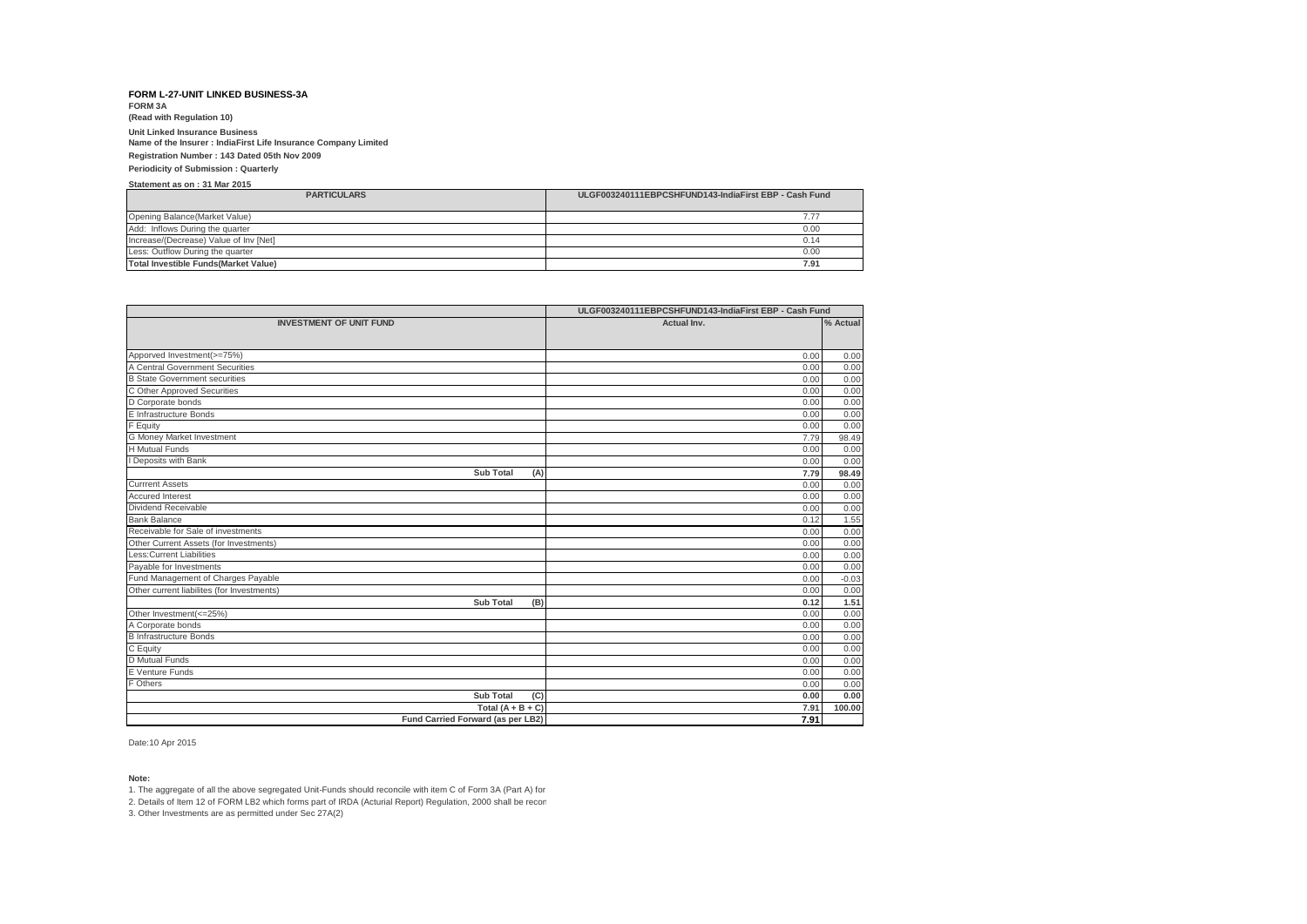**FORM 3A (Read with Regulation 10)**

# **Unit Linked Insurance Business**

**Name of the Insurer : IndiaFirst Life Insurance Company Limited**

## **Registration Number : 143 Dated 05th Nov 2009**

#### **Periodicity of Submission : Quarterly**

### **Statement as on : 31 Mar 2015**

| <b>PARTICULARS</b>                           | ULGF006300713DYNMODFUND143-Indiafirst EBP - Dynamic Moderator Fund | ULIF001161109EQUITYFUND143-EQUITY FUI |
|----------------------------------------------|--------------------------------------------------------------------|---------------------------------------|
|                                              |                                                                    |                                       |
| Opening Balance(Market Value)                | 415.88                                                             | 41,855.47                             |
| Add: Inflows During the quarter              | 216.85                                                             | 312.06                                |
| Increase/(Decrease) Value of Inv [Net]       | 10.08                                                              | 1.156.60                              |
| Less: Outflow During the quarter             | 0.0 <sup>0</sup>                                                   | 5,845.55                              |
| <b>Total Investible Funds (Market Value)</b> | 642.81                                                             | 37,478.58                             |

|                                            | ULGF006300713DYNMODFUND143-Indiafirst EBP - Dynamic Moderator Fund | ULIF001161109EQUITYFUND143-EQUITY FUI |             |
|--------------------------------------------|--------------------------------------------------------------------|---------------------------------------|-------------|
| <b>INVESTMENT OF UNIT FUND</b>             | Actual Inv.                                                        | % Actual                              | Actual Inv. |
|                                            |                                                                    |                                       |             |
| Apporved Investment(>=75%)                 | 0.00                                                               | 0.00                                  | 0.00        |
| A Central Government Securities            | 355.79                                                             | 55.35                                 | 0.00        |
| <b>B</b> State Government securities       | 0.00                                                               | 0.00                                  | 0.00        |
| C Other Approved Securities                | 0.00                                                               | 0.00                                  | 0.00        |
| D Corporate bonds                          | 0.00                                                               | 0.00                                  | 0.00        |
| E Infrastructure Bonds                     | 31.39                                                              | 4.88                                  | 0.00        |
| F Equity                                   | 141.40                                                             | 22.00                                 | 35,209.09   |
| <b>G Money Market Investment</b>           | 73.67                                                              | 11.46                                 | 281.21      |
| <b>H</b> Mutual Funds                      | 0.00                                                               | 0.00                                  | 244.61      |
| I Deposits with Bank                       | 0.00                                                               | 0.00                                  | 0.00        |
| <b>Sub Total</b><br>(A)                    | 602.25                                                             | 93.69                                 | 35,734.92   |
| <b>Currrent Assets</b>                     | 0.00                                                               | 0.00                                  | 0.00        |
| <b>Accured Interest</b>                    | 4.89                                                               | 0.76                                  | $-0.04$     |
| Dividend Receivable                        | 0.00                                                               | 0.00                                  | 2.68        |
| <b>Bank Balance</b>                        | 0.12                                                               | 0.02                                  | 2.45        |
| Receivable for Sale of investments         | 0.00                                                               | 0.00                                  | 327.13      |
| Other Current Assets (for Investments)     | 23.50                                                              | 3.66                                  | 0.00        |
| <b>Less:Current Liabilities</b>            | 0.00                                                               | 0.00                                  | 0.00        |
| Payable for Investments                    | 0.00                                                               | 0.00                                  | 0.00        |
| Fund Management of Charges Payable         | $-0.70$                                                            | $-0.11$                               | $-47.32$    |
| Other current liabilites (for Investments) | 0.00                                                               | 0.00                                  | $-182.56$   |
| <b>Sub Total</b><br>(B)                    | 27.82                                                              | 4.33                                  | 102.34      |
| Other Investment(<=25%)                    | 0.00                                                               | 0.00                                  | 0.00        |
| A Corporate bonds                          | 0.00                                                               | 0.00                                  | 0.00        |
| <b>B</b> Infrastructure Bonds              | 0.00                                                               | 0.00                                  | 0.00        |
| C Equity                                   | 12.74                                                              | 1.98                                  | 1,641.31    |
| D Mutual Funds                             | 0.00                                                               | 0.00                                  | 0.00        |
| E Venture Funds                            | 0.00                                                               | 0.00                                  | 0.00        |
| F Others                                   | 0.00                                                               | 0.00                                  | 0.00        |
| <b>Sub Total</b><br>(C)                    | 12.74                                                              | 1.98                                  | 1,641.31    |
| Total $(A + B + C)$                        | 642.81                                                             | 100.00                                | 37,478.58   |
| Fund Carried Forward (as per LB2)          | 642.81                                                             |                                       | 37,478.58   |

Date:10 Apr 2015

### **Note:**

1. The aggregate of all the above segregated Unit-Funds should reconcile with item C of Form 3A (Part A) for

2. Details of Item 12 of FORM LB2 which forms part of IRDA (Acturial Report) Regulation, 2000 shall be recon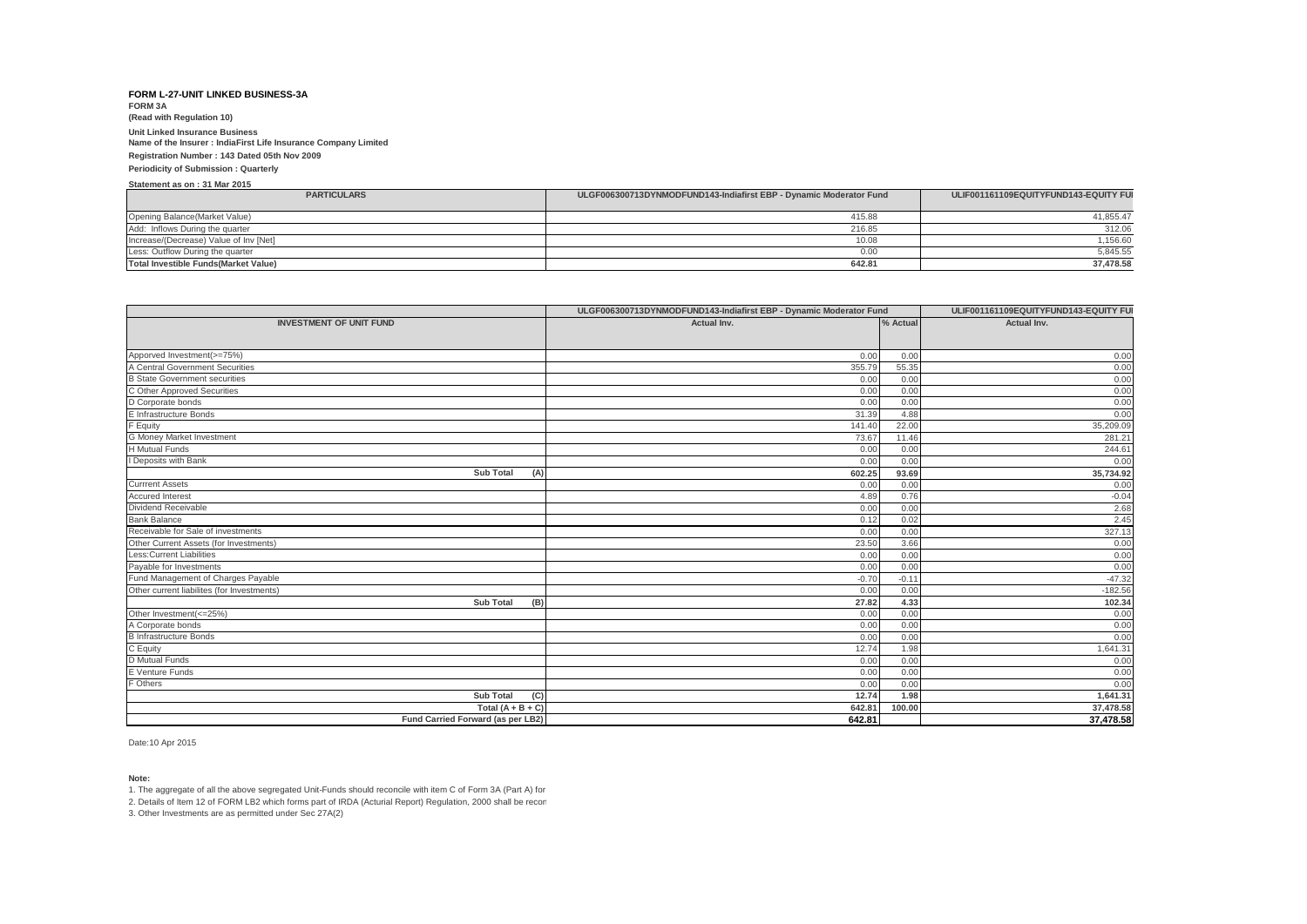**FORM 3A (Read with Regulation 10)**

## **Unit Linked Insurance Business**

**Name of the Insurer : IndiaFirst Life Insurance Company Limited**

#### **Registration Number : 143 Dated 05th Nov 2009**

**Periodicity of Submission : Quarterly**

#### **Statement as on : 31 Mar 2015**

| <b>PARTICULARS</b>                     | ULIF002161109EQUFUNDPEN143-EQUITY FUND PEN | ULIF003161109DEBTFUND00143-DEBT FUND |
|----------------------------------------|--------------------------------------------|--------------------------------------|
|                                        |                                            |                                      |
| Opening Balance (Market Value)         | 23,111.97                                  | 5,221.79                             |
| Add: Inflows During the quarter        | 8.78                                       | 226.24                               |
| Increase/(Decrease) Value of Inv [Net] | 622.88                                     | 138.17                               |
| Less: Outflow During the quarter       | 4.295.18                                   | .225.00                              |
| Total Investible Funds (Market Value)  | 19.448.45                                  | 4.361.20                             |

|                                                    | N <sub>D</sub> | ULIF002161109EQUFUNDPEN143-EQUITY FUND PEN |              | ULIF003161109DEBTFUND00143-DEBT FUND |                |
|----------------------------------------------------|----------------|--------------------------------------------|--------------|--------------------------------------|----------------|
| <b>INVESTMENT OF UNIT FUND</b>                     | % Actual       | <b>Actual Inv.</b>                         | % Actual     | Actual Inv.                          | % Actual       |
|                                                    |                |                                            |              |                                      |                |
| Apporved Investment(>=75%)                         | 0.00           | 0.00                                       | 0.00         | 0.00                                 |                |
| A Central Government Securities                    | 0.00           | 0.00                                       | 0.00         | 1,669.96                             | 0.00<br>38.29  |
| <b>B State Government securities</b>               | 0.00           | 0.00                                       | 0.00         | 51.83                                | 1.19           |
| C Other Approved Securities                        | 0.00           | 0.00                                       | 0.00         | 271.04                               | 6.21           |
| D Corporate bonds                                  | 0.00           |                                            |              | 954.79                               |                |
| E Infrastructure Bonds                             | 0.00           | 0.00<br>0.00                               | 0.00<br>0.00 | 1,265.33                             | 21.89<br>29.01 |
| F Equity                                           | 93.94          |                                            | 95.23        | 0.00                                 |                |
|                                                    | 0.75           | 18,520.09<br>8.49                          | 0.04         | 21.97                                | 0.00<br>0.50   |
| G Money Market Investment<br><b>H</b> Mutual Funds | 0.65           | 131.22                                     | 0.67         | 0.11                                 | 0.00           |
| <b>Deposits with Bank</b>                          |                |                                            | 0.00         | 0.00                                 |                |
| <b>Sub Total</b>                                   | 0.00<br>95.35  | 0.00<br>18,659.79                          | 95.94        | 4,235.03                             | 0.00<br>97.11  |
| (A)<br><b>Currrent Assets</b>                      | 0.00           | 0.00                                       | 0.00         | 0.00                                 |                |
| <b>Accured Interest</b>                            | 0.00           | $-0.02$                                    | 0.00         | 162.45                               | 0.00<br>3.72   |
| Dividend Receivable                                | 0.01           | 1.14                                       | 0.01         | 0.00                                 | 0.00           |
| <b>Bank Balance</b>                                | 0.01           | 2.02                                       | 0.01         | 1.04                                 | 0.02           |
| Receivable for Sale of investments                 | 0.87           | 155.91                                     | 0.80         | 0.00                                 | 0.00           |
| Other Current Assets (for Investments)             | 0.00           | 0.00                                       | 0.00         | 0.29                                 | 0.01           |
| Less: Current Liabilities                          | 0.00           | 0.00                                       | 0.00         | 0.00                                 | 0.00           |
| Payable for Investments                            | 0.00           | 0.00                                       | 0.00         | 0.00                                 | 0.00           |
| Fund Management of Charges Payable                 | $-0.13$        | $-25.43$                                   | $-0.13$      | $-5.43$                              | $-0.12$        |
| Other current liabilites (for Investments)         | $-0.49$        | $-592.8^{\circ}$                           | $-3.05$      | $-32.18$                             | $-0.74$        |
| <b>Sub Total</b><br>(B)                            | 0.27           | $-459.17$                                  | $-2.36$      | 126.17                               | 2.89           |
| Other Investment(<=25%)                            | 0.00           |                                            | 0.00         | 0.00                                 | 0.00           |
| A Corporate bonds                                  | 0.00           | 0.00<br>0.00                               | 0.00         | 0.00                                 | 0.00           |
| <b>B</b> Infrastructure Bonds                      | 0.00           | 0.00                                       | 0.00         | 0.00                                 | 0.00           |
| C Equity                                           | 4.38           | 1,247.83                                   | 6.42         | 0.00                                 | 0.00           |
| D Mutual Funds                                     | 0.00           | 0.00                                       | 0.00         | 0.00                                 | 0.00           |
| E Venture Funds                                    |                |                                            | 0.00         | 0.00                                 |                |
| F Others                                           | 0.00           | 0.00<br>0.00                               |              |                                      | 0.00           |
| <b>Sub Total</b>                                   | 0.00<br>4.38   | 1,247.83                                   | 0.00<br>6.42 | 0.00<br>0.00                         | 0.00<br>0.00   |
| (C)<br>Total $(A + B + C)$                         | 100.00         | 19,448.45                                  | 100.00       | 4.361.20                             | 100.00         |
|                                                    |                |                                            |              |                                      |                |
| Fund Carried Forward (as per LB2)                  |                | 19.448.45                                  |              | 4.361.20                             |                |

Date:10 Apr 2015

### **Note:**

1. The aggregate of all the above segregated Unit-Funds should reconcile with item C of Form 3A (Part A) for

2. Details of Item 12 of FORM LB2 which forms part of IRDA (Acturial Report) Regulation, 2000 shall be recon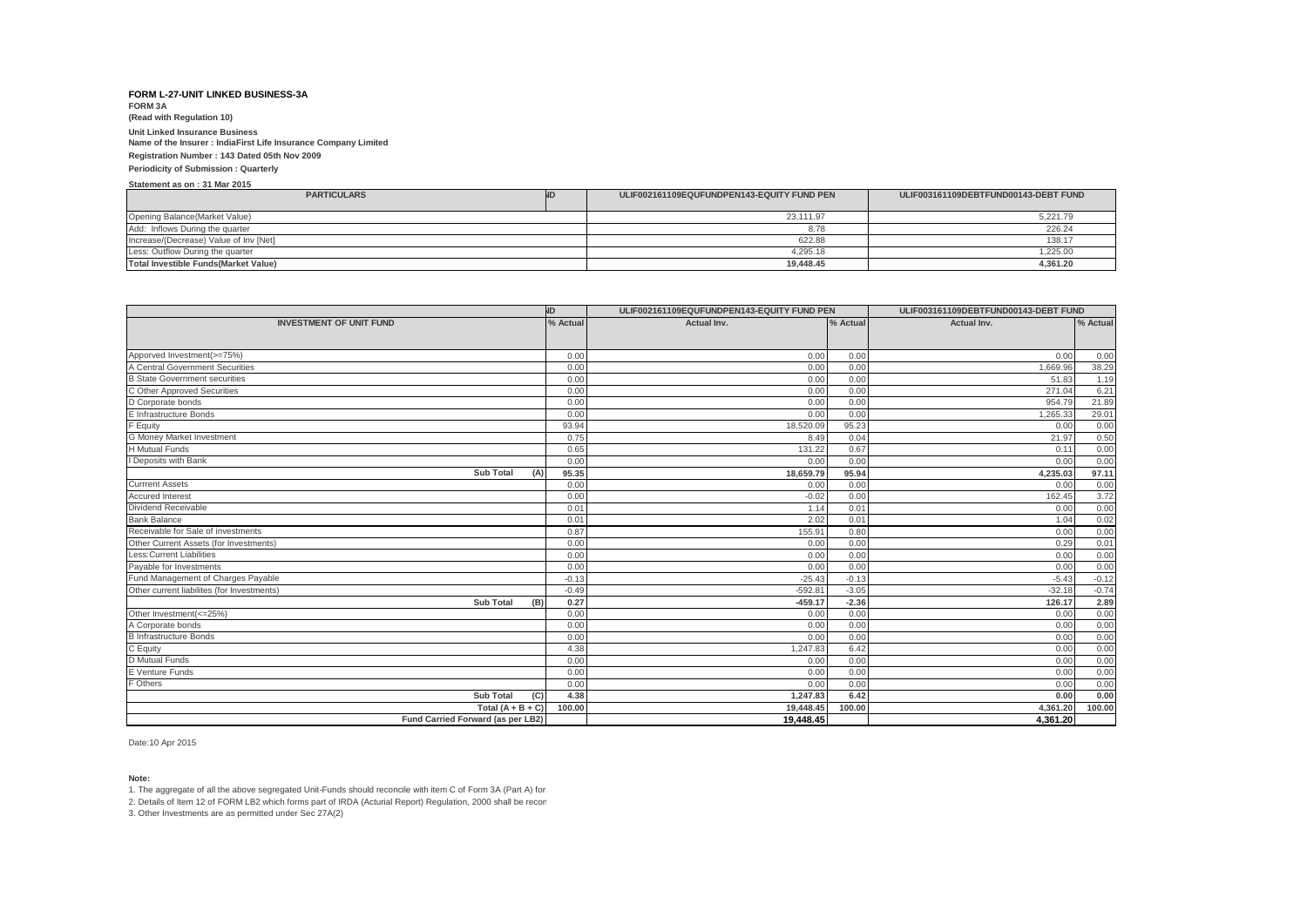**FORM 3A (Read with Regulation 10)**

## **Unit Linked Insurance Business**

**Name of the Insurer : IndiaFirst Life Insurance Company Limited**

### **Registration Number : 143 Dated 05th Nov 2009**

#### **Periodicity of Submission : Quarterly**

### **Statement as on : 31 Mar 2015**

| <b>PARTICULARS</b>                           | ULIF004161109DEBFUNDPEN143-DEBT FUND PENSION | ULIF005161109BALANCEDFN143-BALANCED FUND |
|----------------------------------------------|----------------------------------------------|------------------------------------------|
| Opening Balance (Market Value)               | 288.27                                       | 25.356.73                                |
| Add: Inflows During the quarter              | 9.79                                         | 6.53                                     |
| Increase/(Decrease) Value of Inv [Net]       | 177.53                                       | 551.05                                   |
| Less: Outflow During the quarter             | 1.941.39                                     | 3,243.33                                 |
| <b>Total Investible Funds (Market Value)</b> | 5.534.20                                     | 22.670.99                                |

|                                            | ULIF004161109DEBFUNDPEN143-DEBT FUND PENSION |          | ULIF005161109BALANCEDFN143-BALANCED FUND |          |
|--------------------------------------------|----------------------------------------------|----------|------------------------------------------|----------|
| <b>INVESTMENT OF UNIT FUND</b>             | <b>Actual Inv.</b>                           | % Actual | <b>Actual Inv.</b>                       | % Actual |
|                                            |                                              |          |                                          |          |
| Apporved Investment(>=75%)                 | 0.00                                         | 0.00     | 0.00                                     | 0.00     |
| A Central Government Securities            | 2,190.24                                     | 39.58    | 4,111.74                                 | 18.14    |
| <b>B State Government securities</b>       | 0.00                                         | 0.00     | 0.00                                     | 0.00     |
| C Other Approved Securities                | 135.52                                       | 2.45     | 433.66                                   | 1.91     |
| D Corporate bonds                          | 1,406.99                                     | 25.42    | 1,124.45                                 | 4.96     |
| E Infrastructure Bonds                     | 1,783.89                                     | 32.23    | 2,365.40                                 | 10.43    |
| F Equity                                   | 0.00                                         | 0.00     | 13,068.27                                | 57.64    |
| <b>G Money Market Investment</b>           | 20.27                                        | 0.37     | 24.27                                    | 0.11     |
| <b>H</b> Mutual Funds                      | 0.00                                         | 0.00     | 790.85                                   | 3.49     |
| I Deposits with Bank                       | 0.00                                         | 0.00     | 0.00                                     | 0.00     |
| <b>Sub Total</b><br>(A)                    | 5,536.91                                     | 100.05   | 21,918.63                                | 96.68    |
| <b>Currrent Assets</b>                     | 0.00                                         | 0.00     | 0.00                                     | 0.00     |
| <b>Accured Interest</b>                    | 244.33                                       | 4.41     | 280.11                                   | 1.24     |
| Dividend Receivable                        | 0.00                                         | 0.00     | 1.98                                     | 0.01     |
| <b>Bank Balance</b>                        | 1.01                                         | 0.02     | 2.07                                     | 0.01     |
| Receivable for Sale of investments         | 0.00                                         | 0.00     | 12.42                                    | 0.05     |
| Other Current Assets (for Investments)     | 0.75                                         | 0.01     | 1.39                                     | 0.01     |
| <b>Less:Current Liabilities</b>            | 0.00                                         | 0.00     | 0.00                                     | 0.00     |
| Payable for Investments                    | 0.00                                         | 0.00     | 0.00                                     | 0.00     |
| Fund Management of Charges Payable         | $-7.18$                                      | $-0.13$  | $-28.53$                                 | $-0.13$  |
| Other current liabilites (for Investments) | $-241.61$                                    | $-4.37$  | $-170.78$                                | $-0.75$  |
| Sub Total<br>(B)                           | $-2.70$                                      | $-0.05$  | 98.65                                    | 0.44     |
| Other Investment(<=25%)                    | 0.00                                         | 0.00     | 0.00                                     | 0.00     |
| A Corporate bonds                          | 0.00                                         | 0.00     | 0.00                                     | 0.00     |
| <b>B</b> Infrastructure Bonds              | 0.00                                         | 0.00     | 0.00                                     | 0.00     |
| C Equity                                   | 0.00                                         | 0.00     | 653.71                                   | 2.88     |
| D Mutual Funds                             | 0.00                                         | 0.00     | 0.00                                     | 0.00     |
| E Venture Funds                            | 0.00                                         | 0.00     | 0.00                                     | 0.00     |
| F Others                                   | 0.00                                         | 0.00     | 0.00                                     | 0.00     |
| Sub Total<br>(C)                           | 0.00                                         | 0.00     | 653.71                                   | 2.88     |
| Total $(A + B + C)$                        | 5.534.20                                     | 100.00   | 22.670.99                                | 100.00   |
| Fund Carried Forward (as per LB2)          | 5.534.20                                     |          | 22.670.99                                |          |

Date:10 Apr 2015

### **Note:**

1. The aggregate of all the above segregated Unit-Funds should reconcile with item C of Form 3A (Part A) for

2. Details of Item 12 of FORM LB2 which forms part of IRDA (Acturial Report) Regulation, 2000 shall be recon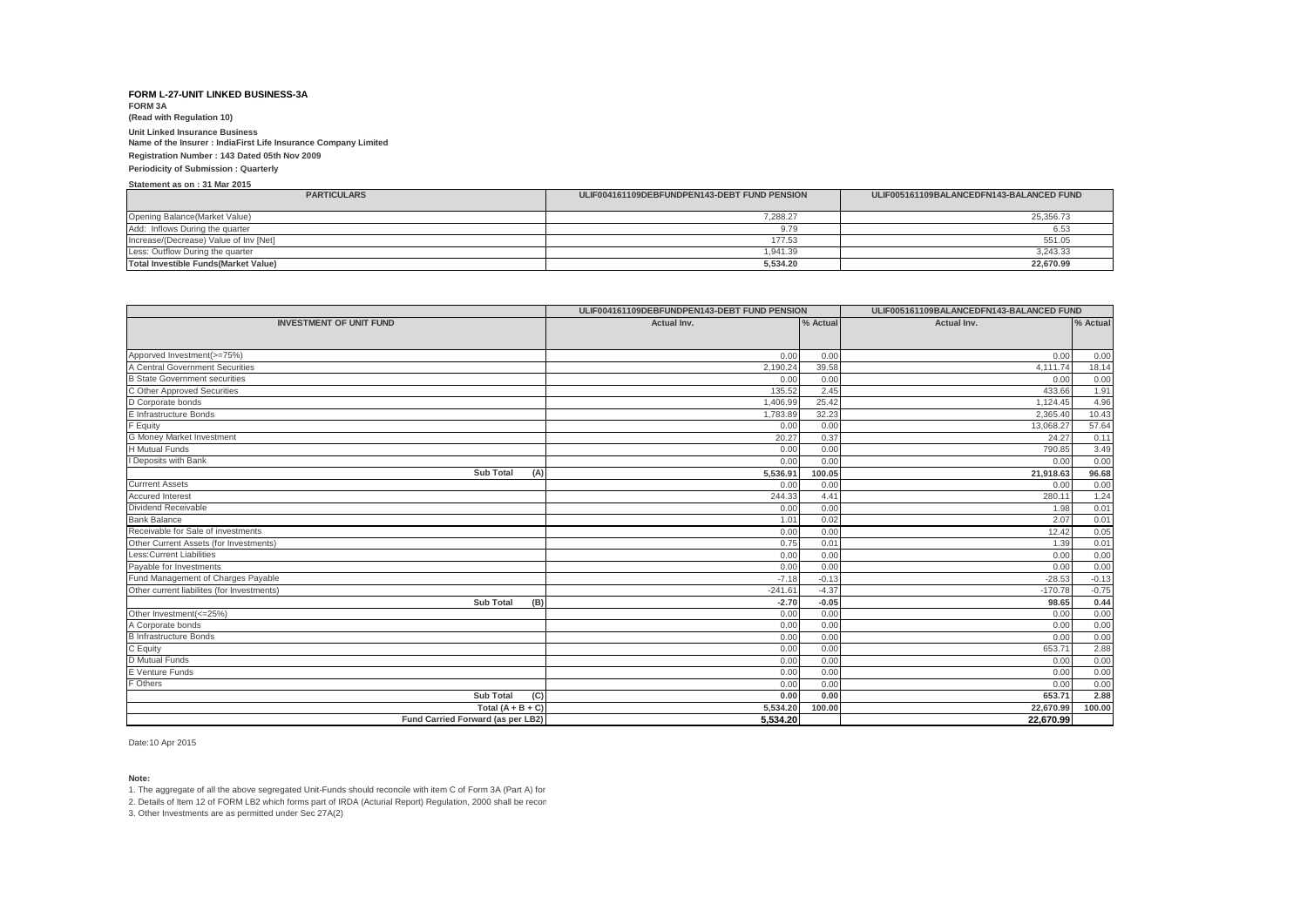**FORM 3A (Read with Regulation 10)**

## **Unit Linked Insurance Business**

**Name of the Insurer : IndiaFirst Life Insurance Company Limited**

#### **Registration Number : 143 Dated 05th Nov 2009**

#### **Periodicity of Submission : Quarterly**

**Statement as on : 31 Mar 2015**

| <b>PARTICULARS</b>                          | ULIF006161109BALFUNDPEN143-Balanced Fund Pension | ULIF007161109LIQUIDFUND143-LIQUID FUND |
|---------------------------------------------|--------------------------------------------------|----------------------------------------|
|                                             |                                                  |                                        |
| Opening Balance(Market Value)               | 19.325.65                                        | $8.9^*$                                |
| Add: Inflows During the quarter             | 14.33                                            |                                        |
| Increase/(Decrease) Value of Inv [Net]      | 353.57                                           | 0.15                                   |
| Less: Outflow During the quarter            | 3.985.86                                         | 0.05                                   |
| <b>Total Investible Funds(Market Value)</b> | 15.707.70                                        | 10.84                                  |

|                                            | ULIF006161109BALFUNDPEN143-Balanced Fund Pension |          |             | ULIF007161109LIQUIDFUND143-LIQUID FUND |  |
|--------------------------------------------|--------------------------------------------------|----------|-------------|----------------------------------------|--|
| <b>INVESTMENT OF UNIT FUND</b>             | <b>Actual Inv.</b>                               | % Actual | Actual Inv. | % Actual                               |  |
|                                            |                                                  |          |             |                                        |  |
| Apporved Investment(>=75%)                 | 0.00                                             | 0.00     | 0.00        | 0.00                                   |  |
| A Central Government Securities            | 2,602.55                                         | 16.57    | 0.00        | 0.00                                   |  |
| <b>B State Government securities</b>       | 0.00                                             | 0.00     | 0.00        | 0.00                                   |  |
| C Other Approved Securities                | 352.35                                           | 2.24     | 0.00        | 0.00                                   |  |
| D Corporate bonds                          | 896.90                                           | 5.71     | 0.00        | 0.00                                   |  |
| E Infrastructure Bonds                     | 1,555.03                                         | 9.90     | 0.00        | 0.00                                   |  |
| F Equity                                   | 9,209.29                                         | 58.63    | 0.00        | 0.00                                   |  |
| G Money Market Investment                  | 9.89                                             | 0.06     | 10.79       | 99.53                                  |  |
| <b>H</b> Mutual Funds                      | 366.56                                           | 2.33     | 0.00        | 0.00                                   |  |
| I Deposits with Bank                       | 0.00                                             | 0.00     | 0.00        | 0.00                                   |  |
| <b>Sub Total</b><br>(A)                    | 14,992.57                                        | 95.45    | 10.79       | 99.53                                  |  |
| <b>Currrent Assets</b>                     | 0.00                                             | 0.00     | 0.00        | 0.00                                   |  |
| <b>Accured Interest</b>                    | 170.31                                           | 1.08     | 0.00        | 0.00                                   |  |
| Dividend Receivable                        | 1.24                                             | 0.01     | 0.00        | 0.00                                   |  |
| <b>Bank Balance</b>                        | 2.01                                             | 0.01     | 0.07        | 0.63                                   |  |
| Receivable for Sale of investments         | 5.24                                             | 0.03     | 0.00        | 0.00                                   |  |
| Other Current Assets (for Investments)     | 0.86                                             | 0.01     | 0.00        | 0.00                                   |  |
| Less: Current Liabilities                  | 0.00                                             | 0.00     | 0.00        | 0.00                                   |  |
| Payable for Investments                    | 0.00                                             | 0.00     | 0.00        | 0.00                                   |  |
| Fund Management of Charges Payable         | $-20.41$                                         | $-0.13$  | $-0.01$     | $-0.12$                                |  |
| Other current liabilites (for Investments) | $-243.82$                                        | $-1.55$  | 0.00        | $-0.04$                                |  |
| <b>Sub Total</b><br>(B)                    | $-84.56$                                         | $-0.54$  | 0.05        | 0.47                                   |  |
| Other Investment(<=25%)                    | 0.00                                             | 0.00     | 0.00        | 0.00                                   |  |
| A Corporate bonds                          | 0.00                                             | 0.00     | 0.00        | 0.00                                   |  |
| <b>B</b> Infrastructure Bonds              | 0.00                                             | 0.00     | 0.00        | 0.00                                   |  |
| C Equity                                   | 799.69                                           | 5.09     | 0.00        | 0.00                                   |  |
| D Mutual Funds                             | 0.00                                             | 0.00     | 0.00        | 0.00                                   |  |
| E Venture Funds                            | 0.00                                             | 0.00     | 0.00        | 0.00                                   |  |
| F Others                                   | 0.00                                             | 0.00     | 0.00        | 0.00                                   |  |
| <b>Sub Total</b><br>(C)                    | 799.69                                           | 5.09     | 0.00        | 0.00                                   |  |
| Total $(A + B + C)$                        | 15,707.70                                        | 100.00   | 10.84       | 100.00                                 |  |
| Fund Carried Forward (as per LB2)          | 15.707.70                                        |          | 10.84       |                                        |  |

Date:10 Apr 2015

### **Note:**

1. The aggregate of all the above segregated Unit-Funds should reconcile with item C of Form 3A (Part A) for

2. Details of Item 12 of FORM LB2 which forms part of IRDA (Acturial Report) Regulation, 2000 shall be recon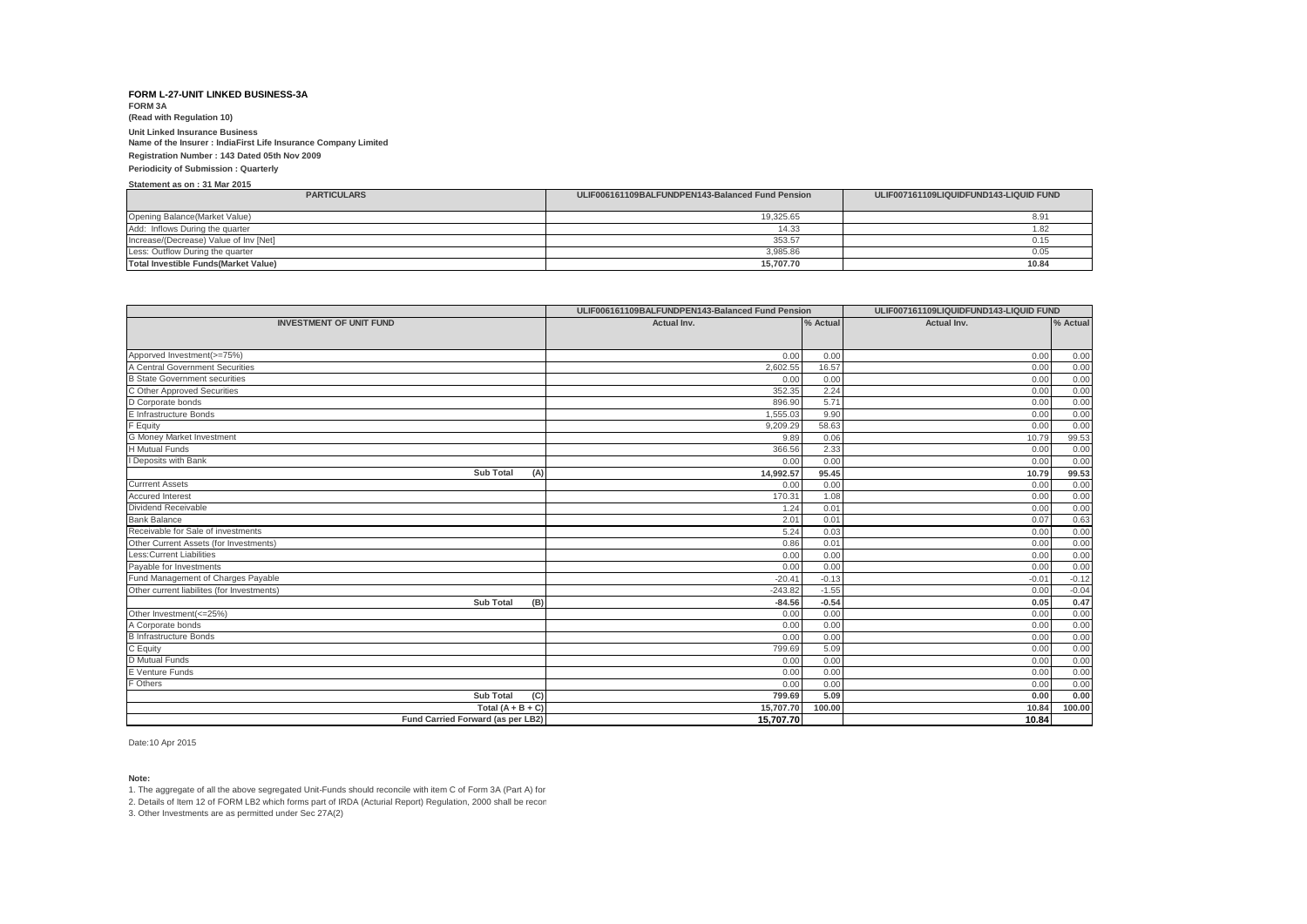**FORM 3A (Read with Regulation 10)**

## **Unit Linked Insurance Business**

**Name of the Insurer : IndiaFirst Life Insurance Company Limited**

**Registration Number : 143 Dated 05th Nov 2009**

#### **Periodicity of Submission : Quarterly**

**Statement as on : 31 Mar 2015**

| <b>PARTICULARS</b>                     | ULIF008161109LIQFUNDPEN143-LIQUID FUND PEN | ULIF009010910EQUTY1FUND143-EQUITY FUND 1 |
|----------------------------------------|--------------------------------------------|------------------------------------------|
| Opening Balance (Market Value)         | 74.46                                      | 79,354.86                                |
| Add: Inflows During the quarter        | 0.51                                       | 10.351.71                                |
| Increase/(Decrease) Value of Inv [Net] | 1.10                                       | 2,207.39                                 |
| Less: Outflow During the quarter       | 8.20                                       | 1.149.93                                 |
| Total Investible Funds (Market Value)  | 67.88                                      | 90.764.02                                |

|                                            | ULIF008161109LIQFUNDPEN143-LIQUID FUND PEN |          | ULIF009010910EQUTY1FUND143-EQUITY FUND 1 |              |
|--------------------------------------------|--------------------------------------------|----------|------------------------------------------|--------------|
| <b>INVESTMENT OF UNIT FUND</b>             | Actual Inv.                                | % Actual | Actual Inv.                              | % Actual     |
|                                            |                                            |          |                                          |              |
| Apporved Investment(>=75%)                 | 0.00                                       | 0.00     |                                          |              |
| A Central Government Securities            | 0.00                                       | 0.00     | 0.00<br>0.00                             | 0.00<br>0.00 |
| <b>B</b> State Government securities       | 0.00                                       | 0.00     | 0.00                                     | 0.00         |
| C Other Approved Securities                | 0.00                                       | 0.00     | 0.00                                     | 0.00         |
| D Corporate bonds                          | 0.00                                       | 0.00     | 0.00                                     |              |
| E Infrastructure Bonds                     | 0.00                                       | 0.00     | 0.00                                     | 0.00<br>0.00 |
| F Equity                                   | 0.00                                       | 0.00     | 79,815.99                                | 87.94        |
| G Money Market Investment                  | 67.01                                      | 98.72    | 3.879.96                                 | 4.27         |
| <b>H</b> Mutual Funds                      | 0.00                                       | 0.00     | 973.07                                   | 1.07         |
| I Deposits with Bank                       | 0.00                                       | 0.00     | 0.00                                     | 0.00         |
| <b>Sub Total</b>                           | 67.01                                      | 98.72    | 84,669.02                                | 93.28        |
| (A)<br><b>Currrent Assets</b>              | 0.00                                       | 0.00     | 0.00                                     | 0.00         |
| <b>Accured Interest</b>                    | 0.00                                       | 0.00     | $-0.08$                                  | 0.00         |
| Dividend Receivable                        | 0.00                                       | 0.00     | 6.62                                     | 0.01         |
| <b>Bank Balance</b>                        | 1.12                                       | 1.65     | 8.43                                     | 0.01         |
| Receivable for Sale of investments         | 0.00                                       | 0.00     | 67.74                                    | 0.07         |
| Other Current Assets (for Investments)     | 0.00                                       | 0.00     | 1.981.29                                 | 2.18         |
| Less: Current Liabilities                  | 0.00                                       | 0.00     | 0.00                                     | 0.00         |
| Payable for Investments                    | 0.00                                       | 0.00     | $-159.63$                                | $-0.18$      |
| Fund Management of Charges Payable         | $-0.08$                                    | $-0.12$  | $-113.33$                                | $-0.12$      |
| Other current liabilites (for Investments) | $-0.17$                                    | $-0.25$  | 0.00                                     | 0.00         |
| (B)<br><b>Sub Total</b>                    | 0.87                                       | 1.28     | 1,791.05                                 | 1.97         |
| Other Investment(<=25%)                    | 0.00                                       | 0.00     | 0.00                                     | 0.00         |
| A Corporate bonds                          | 0.00                                       | 0.00     | 0.00                                     | 0.00         |
| <b>B</b> Infrastructure Bonds              | 0.00                                       | 0.00     | 0.00                                     | 0.00         |
| C Equity                                   | 0.00                                       | 0.00     | 4,303.95                                 | 4.74         |
| D Mutual Funds                             | 0.00                                       | 0.00     | 0.00                                     | 0.00         |
| E Venture Funds                            | 0.00                                       | 0.00     | 0.00                                     | 0.00         |
| F Others                                   | 0.00                                       | 0.00     | 0.00                                     | 0.00         |
| <b>Sub Total</b><br>(C)                    | 0.00                                       | 0.00     | 4.303.95                                 | 4.74         |
| Total $(A + B + C)$                        | 67.88                                      | 100.00   | 90.764.02                                | 100.00       |
| Fund Carried Forward (as per LB2)          | 67.88                                      |          | 90,764.02                                |              |

Date:10 Apr 2015

### **Note:**

1. The aggregate of all the above segregated Unit-Funds should reconcile with item C of Form 3A (Part A) for

2. Details of Item 12 of FORM LB2 which forms part of IRDA (Acturial Report) Regulation, 2000 shall be recon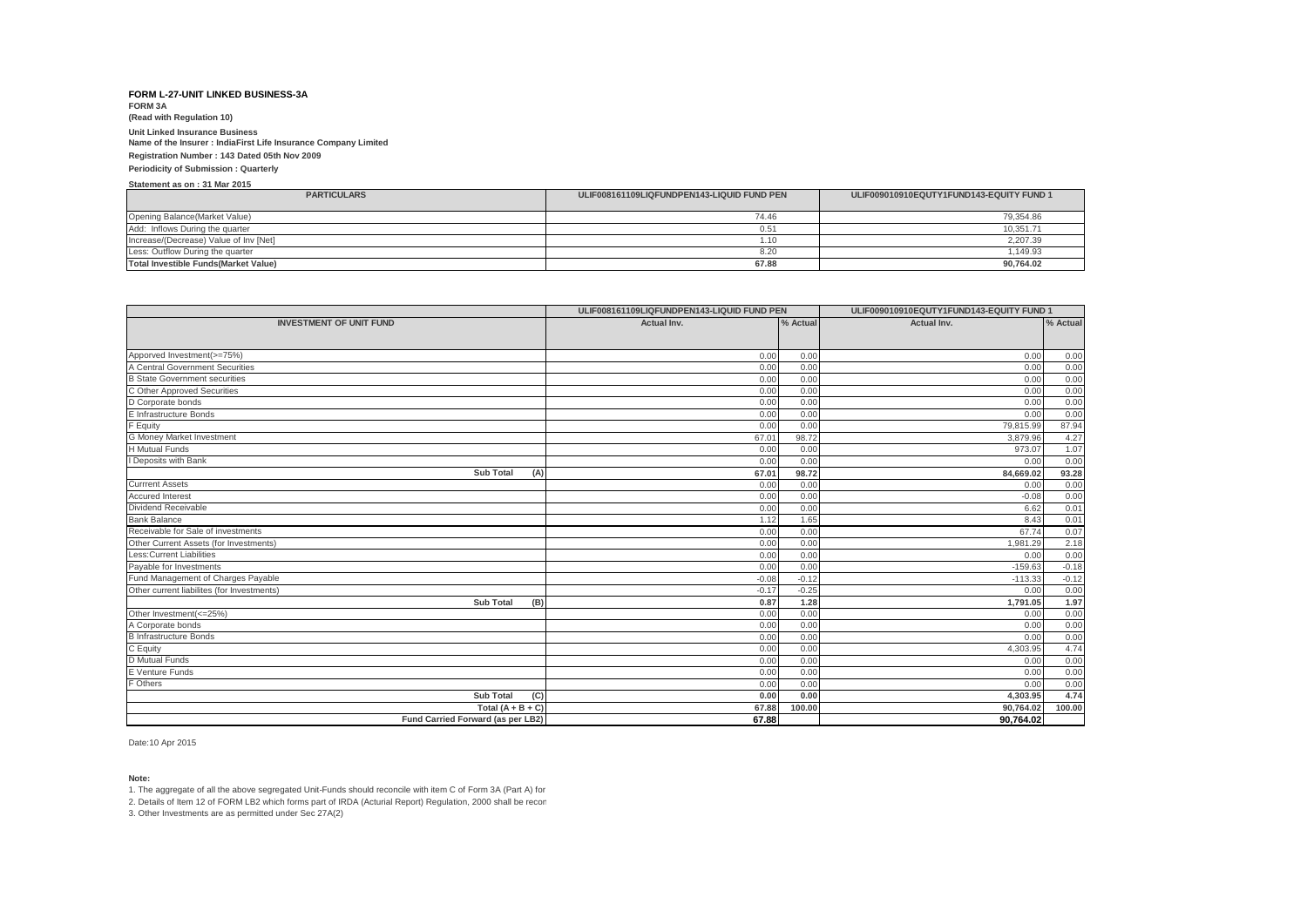**FORM 3A (Read with Regulation 10)**

## **Unit Linked Insurance Business**

**Name of the Insurer : IndiaFirst Life Insurance Company Limited**

**Registration Number : 143 Dated 05th Nov 2009**

#### **Periodicity of Submission : Quarterly**

**Statement as on : 31 Mar 2015**

| <b>PARTICULARS</b>                     | ULIF010010910DEBT01FUND143-DEBT FUND 1 | ULIF011010910BALAN1FUND143-Balanced Fund 1 |
|----------------------------------------|----------------------------------------|--------------------------------------------|
| Opening Balance(Market Value)          | 49.040.17                              | 44.606.87                                  |
| Add: Inflows During the quarter        | 8.083.60                               | 2.346.03                                   |
| Increase/(Decrease) Value of Inv [Net] | 1.410.24                               | 1.037.33                                   |
| Less: Outflow During the quarter       | 393.76                                 | 467.17                                     |
| Total Investible Funds(Market Value)   | 58.140.24                              | 47.523.06                                  |

|                                            | ULIF010010910DEBT01FUND143-DEBT FUND 1 |          | ULIF011010910BALAN1FUND143-Balanced Fund 1 |         |  |
|--------------------------------------------|----------------------------------------|----------|--------------------------------------------|---------|--|
| <b>INVESTMENT OF UNIT FUND</b>             | Actual Inv.                            | % Actual | Actual Inv.                                |         |  |
|                                            |                                        |          |                                            |         |  |
| Apporved Investment(>=75%)                 | 0.00                                   | 0.00     | 0.00                                       | 0.00    |  |
| A Central Government Securities            | 30.274.95                              | 52.07    | 7.398.24                                   | 15.57   |  |
| <b>B</b> State Government securities       | 0.00                                   | 0.00     | 0.00                                       | 0.00    |  |
| C Other Approved Securities                | 3.306.63                               | 5.69     | 1.517.80                                   | 3.19    |  |
| D Corporate bonds                          | 5,001.89                               | 8.60     | 1,575.28                                   | 3.31    |  |
| E Infrastructure Bonds                     | 14,527.76                              | 24.99    | 4,821.89                                   | 10.15   |  |
| F Equity                                   | 0.00                                   | 0.00     | 26,514.65                                  | 55.79   |  |
| G Money Market Investment                  | 2,234.32                               | 3.84     | 2,276.27                                   | 4.79    |  |
| <b>H</b> Mutual Funds                      | 0.58                                   | 0.00     | 1.131.02                                   | 2.38    |  |
| I Deposits with Bank                       | 0.00                                   | 0.00     | 0.00                                       | 0.00    |  |
| <b>Sub Total</b><br>(A)                    | 55,346.15                              | 95.19    | 45,235.14                                  | 95.19   |  |
| <b>Currrent Assets</b>                     | 0.00                                   | 0.00     | 0.00                                       | 0.00    |  |
| <b>Accured Interest</b>                    | 1,473.51                               | 2.53     | 506.00                                     | 1.06    |  |
| Dividend Receivable                        | 0.00                                   | 0.00     | 3.42                                       | 0.01    |  |
| <b>Bank Balance</b>                        | 4.66                                   | 0.01     | 5.74                                       | 0.01    |  |
| Receivable for Sale of investments         | 0.00                                   | 0.00     | 23.84                                      | 0.05    |  |
| Other Current Assets (for Investments)     | 1,386.73                               | 2.39     | 416.73                                     | 0.88    |  |
| Less: Current Liabilities                  | 0.00                                   | 0.00     | 0.00                                       | 0.00    |  |
| Payable for Investments                    | 0.00                                   | 0.00     | $-140.05$                                  | $-0.29$ |  |
| Fund Management of Charges Payable         | $-70.81$                               | $-0.12$  | $-60.53$                                   | $-0.13$ |  |
| Other current liabilites (for Investments) | 0.00                                   | 0.00     | 0.00                                       | 0.00    |  |
| <b>Sub Total</b><br>(B)                    | 2,794.09                               | 4.81     | 755.16                                     | 1.59    |  |
| Other Investment(<=25%)                    | 0.00                                   | 0.00     | 0.00                                       | 0.00    |  |
| A Corporate bonds                          | 0.00                                   | 0.00     | 0.00                                       | 0.00    |  |
| <b>B</b> Infrastructure Bonds              | 0.00                                   | 0.00     | 0.00                                       | 0.00    |  |
| C Equity                                   | 0.00                                   | 0.00     | 1,532.75                                   | 3.23    |  |
| D Mutual Funds                             | 0.00                                   | 0.00     | 0.00                                       | 0.00    |  |
| E Venture Funds                            | 0.00                                   | 0.00     | 0.00                                       | 0.00    |  |
| F Others                                   | 0.00                                   | 0.00     | 0.00                                       | 0.00    |  |
| <b>Sub Total</b><br>(C)                    | 0.00                                   | 0.00     | 1,532.75                                   | 3.23    |  |
| Total $(A + B + C)$                        | 58.140.24                              | 100.00   | 47,523.06                                  | 100.00  |  |
| Fund Carried Forward (as per LB2)          | 58,140.24                              |          | 47,523.06                                  |         |  |

Date:10 Apr 2015

**Note:**

1. The aggregate of all the above segregated Unit-Funds should reconcile with item C of Form 3A (Part A) for

2. Details of Item 12 of FORM LB2 which forms part of IRDA (Acturial Report) Regulation, 2000 shall be recon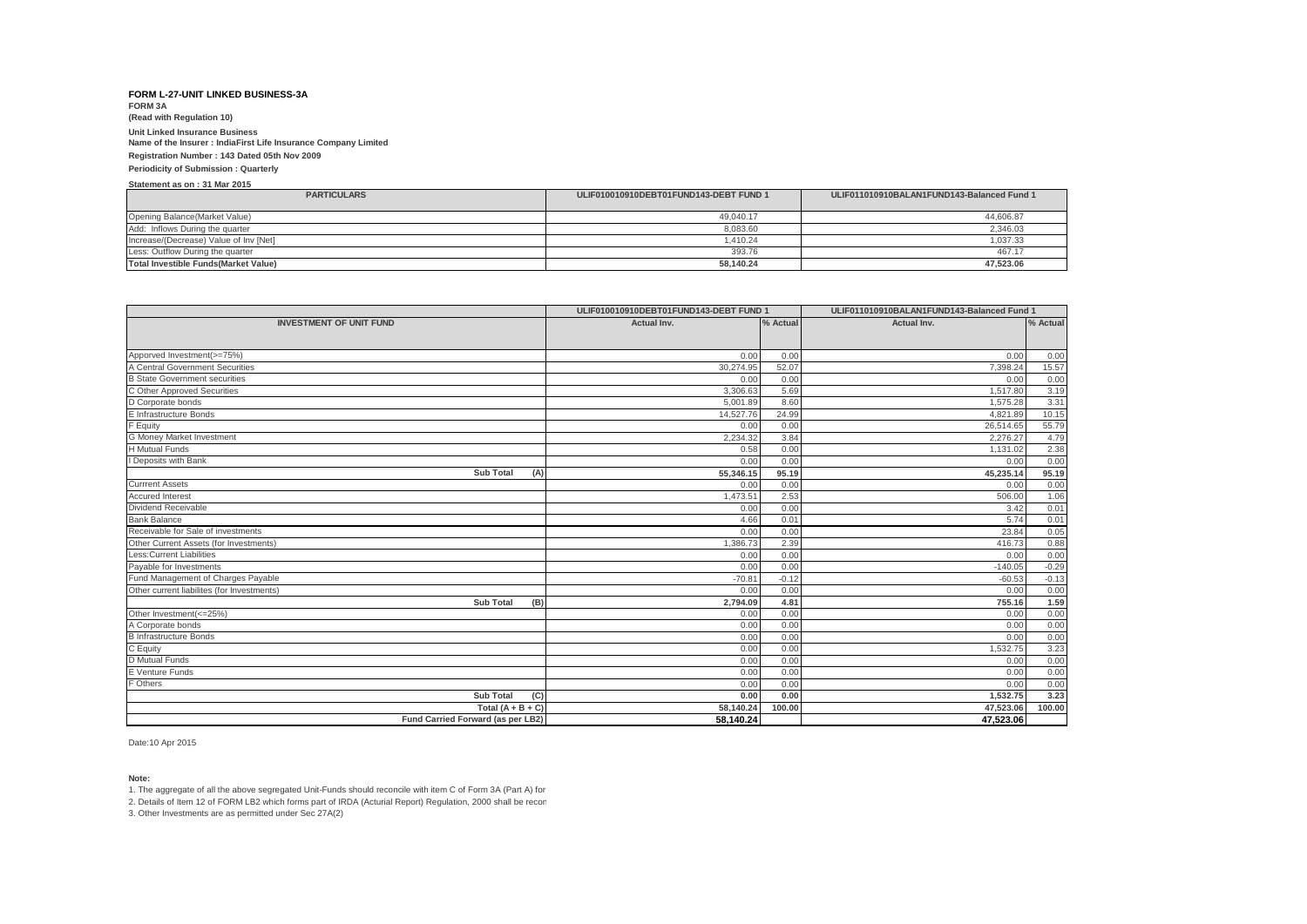**FORM 3A (Read with Regulation 10)**

## **Unit Linked Insurance Business**

**Name of the Insurer : IndiaFirst Life Insurance Company Limited**

#### **Registration Number : 143 Dated 05th Nov 2009**

#### **Periodicity of Submission : Quarterly**

**Statement as on : 31 Mar 2015**

| <b>PARTICULARS</b>                           | ULIF012010910INDTRAFUND143-INDEX TRACKER FUND | ULIF013010910VALUEFUND0143-VALUE FUND |
|----------------------------------------------|-----------------------------------------------|---------------------------------------|
| Opening Balance (Market Value)               | .732.62                                       | 1,163.96                              |
| Add: Inflows During the quarter              | 86.42                                         | 180.92                                |
| Increase/(Decrease) Value of Inv [Net]       | 46.16                                         | 13.88                                 |
| Less: Outflow During the quarter             | 31.06                                         | 31.41                                 |
| <b>Total Investible Funds (Market Value)</b> | 1.834.15                                      | 1,327.35                              |

|                                                               | ULIF012010910INDTRAFUND143-INDEX TRACKER FUND |          | ULIF013010910VALUEFUND0143-VALUE FUND |          |
|---------------------------------------------------------------|-----------------------------------------------|----------|---------------------------------------|----------|
| <b>INVESTMENT OF UNIT FUND</b>                                | Actual Inv.                                   | % Actual | Actual Inv.                           | % Actual |
|                                                               |                                               |          |                                       |          |
|                                                               |                                               |          |                                       |          |
| Apporved Investment(>=75%)<br>A Central Government Securities | 0.00                                          | 0.00     | 0.00                                  | 0.00     |
|                                                               | 0.00                                          | 0.00     | 0.00                                  | 0.00     |
| <b>B State Government securities</b>                          | 0.00                                          | 0.00     | 0.00                                  | 0.00     |
| C Other Approved Securities                                   | 0.00                                          | 0.00     | 0.00                                  | 0.00     |
| D Corporate bonds<br>E Infrastructure Bonds                   | 0.00                                          | 0.00     | 0.00                                  | 0.00     |
|                                                               | 0.00                                          | 0.00     | 0.00                                  | 0.00     |
| F Equity                                                      | 1,611.92                                      | 87.88    | 1,106.62                              | 83.37    |
| G Money Market Investment                                     | 140.31                                        | 7.65     | 62.31                                 | 4.69     |
| <b>H</b> Mutual Funds                                         | 0.00                                          | 0.00     | 23.08                                 | 1.74     |
| I Deposits with Bank                                          | 0.00                                          | 0.00     | 0.00                                  | 0.00     |
| <b>Sub Total</b><br>(A)                                       | 1.752.23                                      | 95.53    | 1,192.01                              | 89.80    |
| <b>Currrent Assets</b>                                        | 0.00                                          | 0.00     | 0.00                                  | 0.00     |
| <b>Accured Interest</b>                                       | 0.00                                          | 0.00     | 0.00                                  | 0.00     |
| Dividend Receivable                                           | 0.17                                          | 0.01     | 0.07                                  | 0.01     |
| <b>Bank Balance</b>                                           | 0.30                                          | 0.02     | 0.20                                  | 0.01     |
| Receivable for Sale of investments                            | 1.14                                          | 0.06     | 1.12                                  | 0.08     |
| Other Current Assets (for Investments)                        | 6.01                                          | 0.33     | 19.31                                 | 1.45     |
| <b>Less:Current Liabilities</b>                               | 0.00                                          | 0.00     | 0.00                                  | 0.00     |
| Payable for Investments                                       | 0.00                                          | 0.00     | 0.00                                  | 0.00     |
| Fund Management of Charges Payable                            | $-2.39$                                       | $-0.13$  | $-1.67$                               | $-0.13$  |
| Other current liabilites (for Investments)                    | 0.00                                          | 0.00     | 0.00                                  | 0.00     |
| <b>Sub Total</b><br>(B)                                       | 5.24                                          | 0.29     | 19.03                                 | 1.43     |
| Other Investment(<=25%)                                       | 0.00                                          | 0.00     | 0.00                                  | 0.00     |
| A Corporate bonds                                             | 0.00                                          | 0.00     | 0.00                                  | 0.00     |
| <b>B</b> Infrastructure Bonds                                 | 0.00                                          | 0.00     | 0.00                                  | 0.00     |
| C Equity                                                      | 76.68                                         | 4.18     | 116.31                                | 8.76     |
| <b>D</b> Mutual Funds                                         | 0.00                                          | 0.00     | 0.00                                  | 0.00     |
| E Venture Funds                                               | 0.00                                          | 0.00     | 0.00                                  | 0.00     |
| F Others                                                      | 0.00                                          | 0.00     | 0.00                                  | 0.00     |
| <b>Sub Total</b><br>(C)                                       | 76.68                                         | 4.18     | 116.31                                | 8.76     |
| Total $(A + B + C)$                                           | 1.834.15                                      | 100.00   | 1.327.35                              | 100.00   |
| Fund Carried Forward (as per LB2)                             | 1.834.15                                      |          | 1.327.35                              |          |

Date:10 Apr 2015

### **Note:**

1. The aggregate of all the above segregated Unit-Funds should reconcile with item C of Form 3A (Part A) for

2. Details of Item 12 of FORM LB2 which forms part of IRDA (Acturial Report) Regulation, 2000 shall be recon